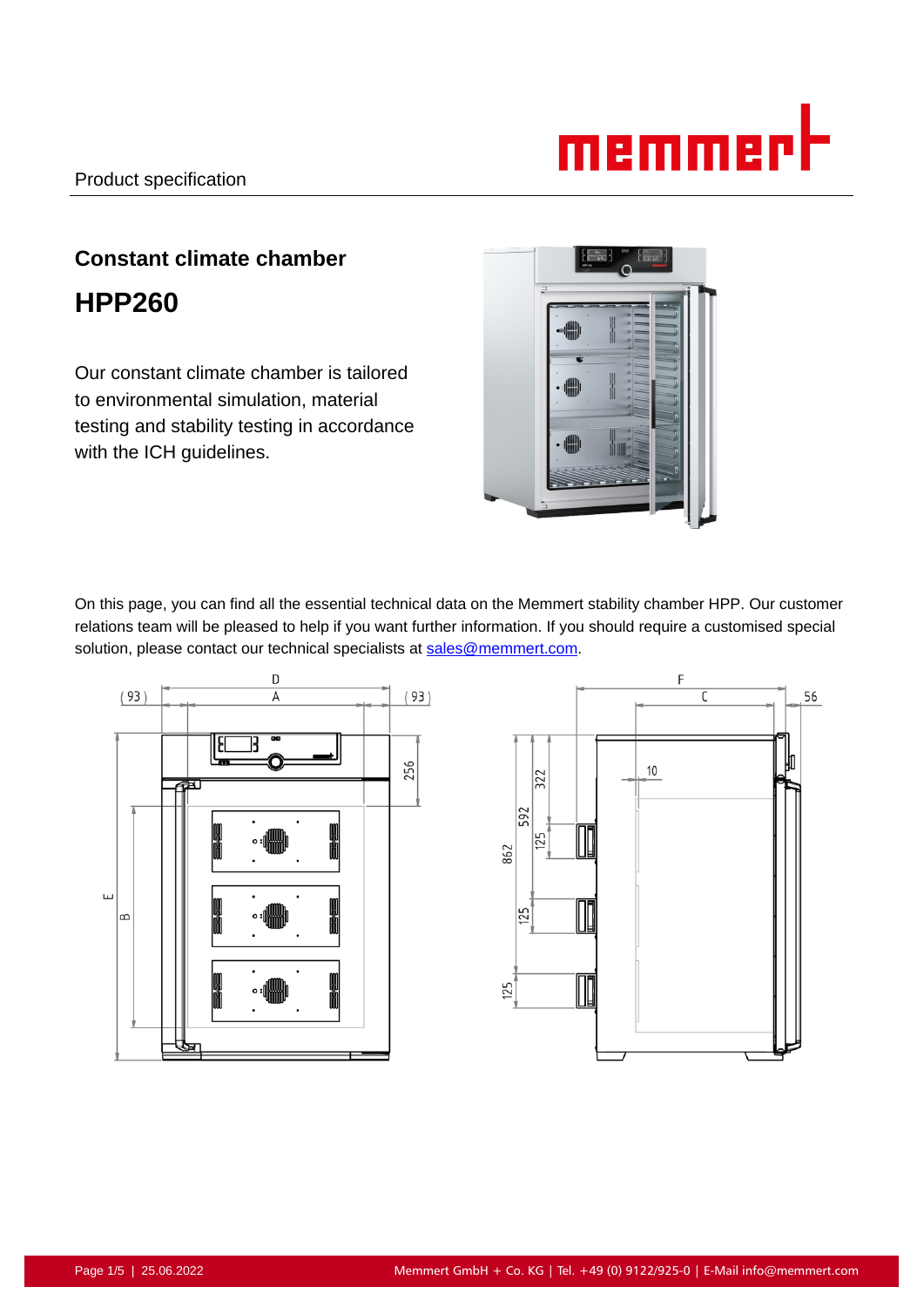#### **Temperature**

| Setting temperature range              | without light, with humidity: $+5$ to $+70$ °C                                                                    |
|----------------------------------------|-------------------------------------------------------------------------------------------------------------------|
| Setting temperature range              | with light, with humidity: $+5$ to $+70$ °C                                                                       |
| Setting temperature range              | with light, without humidity: 0 to $+70$ °C                                                                       |
| Setting temperature range              | without light, without humidity: 0 to $+70$ °C                                                                    |
| Working temperature range              | with light, without or with humidity: 15 to $+40^{\circ}$ C                                                       |
| Working temperature range              | without light, with humidity: $+5$ (at least 20 below ambient temperature) to $+70$ °C                            |
| Working temperature range              | without light, without humidity: 0 (at least 20 below ambient temperature) to +70 °C                              |
| <b>Setting accuracy</b><br>temperature | 0.1 °C                                                                                                            |
| <b>Temperature sensor</b>              | 2 Pt100 sensors DIN Class A in 4-wire-circuit for mutual monitoring, taking over functions in case of an<br>error |

# **Humidity**

| Setting range humidity    | 10 - 90 % rh                                                                 |
|---------------------------|------------------------------------------------------------------------------|
| <b>Humidity</b>           | humidity supply with distilled water from external tank by self-priming pump |
| <b>Humidification</b>     | humidification by hot steam generator                                        |
| <b>Dehumidification</b>   | dehumidification by cold trap using the Peltier technology                   |
| Setting accuracy humidity | $0.5 \%$ rh                                                                  |

# **Control technology**

| <b>ControlCOCKPIT</b>        | TwinDISPLAY. Adaptive multifunctional digital PID-microprocessor controller with 2 high-definition<br>TFT-colour displays. |
|------------------------------|----------------------------------------------------------------------------------------------------------------------------|
| Language setting             | German, English, Spanish, French, Polish, Czech, Hungarian                                                                 |
| adjustable parameters        | temperature (Celsius or Fahrenheit), relative humidity, programme time, time zones,<br>summertime/wintertime               |
| Timer                        | Digital backwards counter with target time setting, adjustable from 1 minute to 99 days                                    |
| <b>Function HeatBALANCE</b>  | adapting the distribution of the heating performance of the upper and lower heating circuit from -50 %<br>to $+50\%$       |
| <b>Function SetpointWAIT</b> | the process time does not start until the set temperature is reached                                                       |
| Calibration                  | three freely selectable values each, temperature and humidity                                                              |

#### **Communication**

| Interface            | Ethernet LAN, USB                                                                                                               |
|----------------------|---------------------------------------------------------------------------------------------------------------------------------|
| <b>Documentation</b> | programme stored in case of power failure                                                                                       |
| Programming          | AtmoCONTROL software on a USB stick for programming, managing and transferring programmes<br>via Ethernet interface or USB port |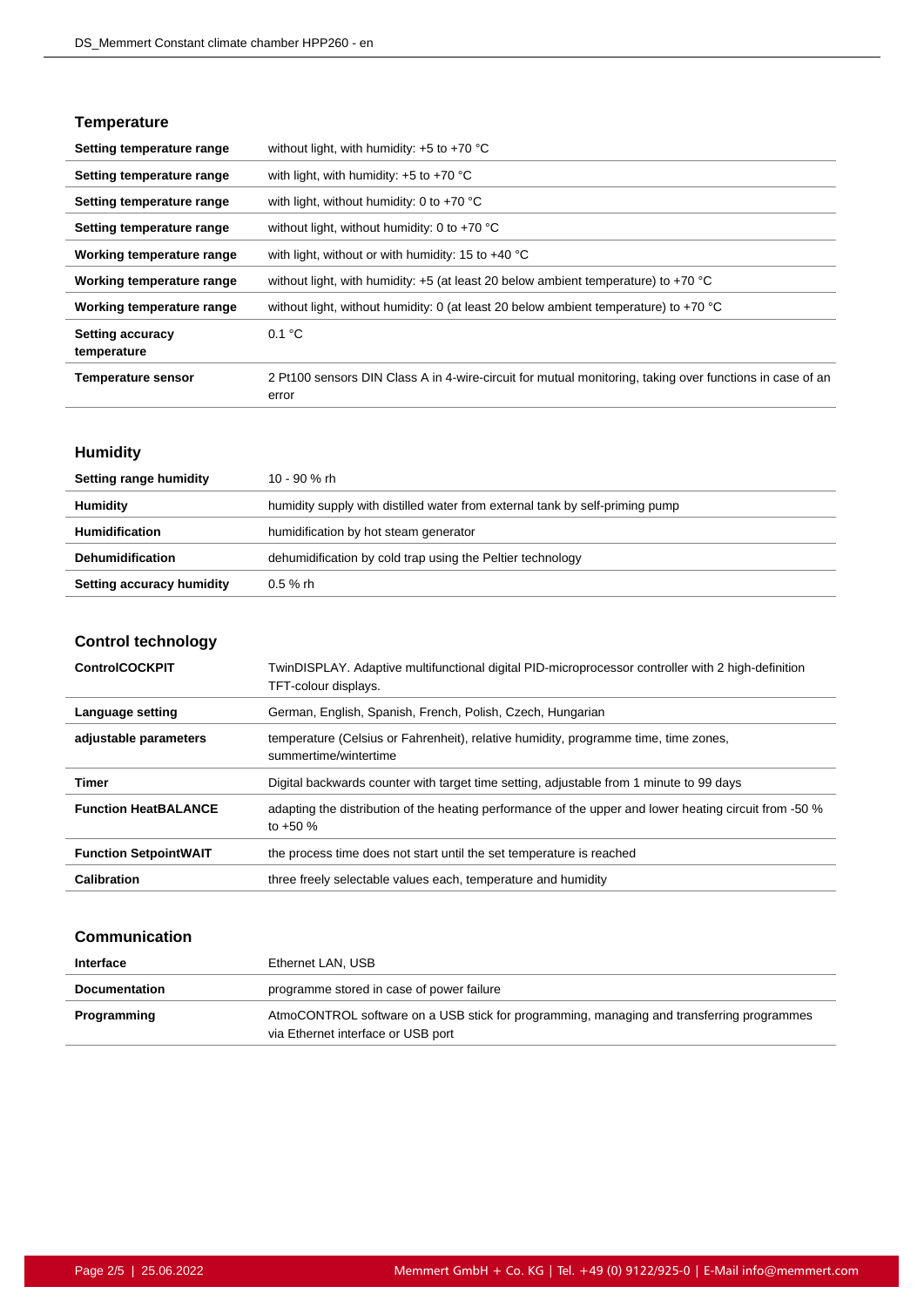#### **Safety**

| <b>Temperature control</b> | over- and undertemperature monitor TWW, protection class 3.3 or adjustable temperature limiter<br>TWB, protection class 2, selectable on display                                                                                                                                                         |
|----------------------------|----------------------------------------------------------------------------------------------------------------------------------------------------------------------------------------------------------------------------------------------------------------------------------------------------------|
| <b>AutoSAFETY</b>          | additionally integrated over- and undertemperature protection "ASF", automatically following the<br>setpoint value at a preset tolerance range, alarm in case of over- or undertemperature, heating<br>function is switched off in case of overtemperature, cooling function in case of undertemperature |
| Autodiagnostic system      | integral fault diagnostics for temperature and humidity control                                                                                                                                                                                                                                          |
| Alarm                      | visual and acoustic                                                                                                                                                                                                                                                                                      |

# **Heating concept**

| Peltier | energy-saving Peltier heating-/cooling system integrated in the rear (heat pump principle) |
|---------|--------------------------------------------------------------------------------------------|
|---------|--------------------------------------------------------------------------------------------|

# **Standard equipment**

| Door                          | fully insulated stainless steel door with 2-point locking (compression door lock) |
|-------------------------------|-----------------------------------------------------------------------------------|
| <b>Internals</b>              | 2 stainless steel grid(s), electropolished                                        |
| <b>Standard accessories</b>   | Water tank including connection hose (110-750: 2.5 liter, 1060-2200: 10 liter)    |
| Works calibration certificate | standard values +10 °C and +37 °C, 60 % rh at +30 °C                              |
| Door                          | inner glass door                                                                  |

#### **Stainless steel interior**

| <b>Dimensions</b>         | $W_{(A)} x h_{(B)} x d_{(C)}$ : 640 x 800 x 500 mm (d less 10 mm for fan - Peltier) |
|---------------------------|-------------------------------------------------------------------------------------|
| Volume                    | 256 l                                                                               |
| Max. number of internals  | 9                                                                                   |
| Max. loading of chamber   | 200 kg                                                                              |
| Max. loading per internal | 20 kg                                                                               |
|                           |                                                                                     |

# **Textured stainless steel casing**

| <b>Dimensions</b> | $w_{(D)}$ x h <sub>(F)</sub> x d <sub>(F)</sub> : 824 x 1183 x 756 mm (d +56mm door handle) |
|-------------------|---------------------------------------------------------------------------------------------|
| Housing           | rear zinc-plated steel                                                                      |

#### **Electrical data**

| Voltage                | 230 V, 50/60 Hz |
|------------------------|-----------------|
| <b>Electrical load</b> | approx. 920 W   |
| Voltage                | 115 V, 50/60 Hz |
| <b>Electrical load</b> | approx. 920 W   |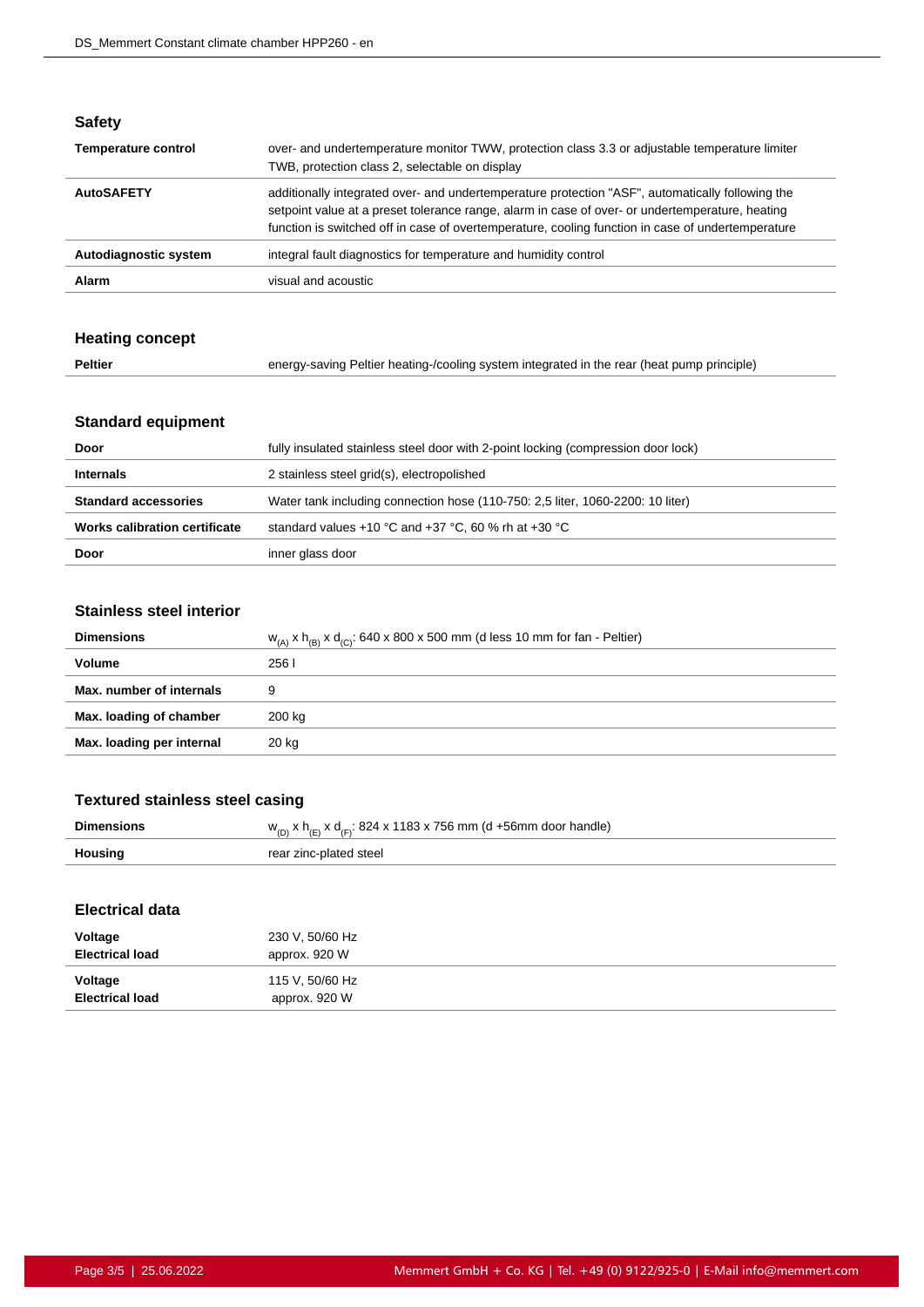#### **Ambient conditions**

| Set Up                   | The distance between the wall and the rear of the appliance must be at least 15 cm. The clearance<br>from the ceiling must not be less than 20 cm and the side clearance from walls or nearby appliances<br>must not be less than 5 cm. |
|--------------------------|-----------------------------------------------------------------------------------------------------------------------------------------------------------------------------------------------------------------------------------------|
| Ambient temperature      | 16 °C to 40 °C                                                                                                                                                                                                                          |
| Humidity rh              | max. 70 %, non-condensing                                                                                                                                                                                                               |
| Altitude of installation | max. 2,000 m above sea level                                                                                                                                                                                                            |
| Overvoltage category     | Ш                                                                                                                                                                                                                                       |
| <b>Pollution degree</b>  |                                                                                                                                                                                                                                         |

# **Packing/shipping data**

| <b>Transport information</b>      | The appliances must be transported upright |
|-----------------------------------|--------------------------------------------|
| <b>Customs tariff number</b>      | 84198998                                   |
| <b>Country of origin</b>          | Federal Republic of Germany                |
| WEEE-Reg.-No.                     | DE 66812464                                |
| Dimensions approx incl.<br>carton | w x h x d: 930 x 1380 x 930 mm             |
| Net weight                        | approx. 122 kg                             |
| <b>Gross weight carton</b>        | approx. 173 kg                             |



Temperature-humidity working range HPP<br>• HPP110 - HPP1060 without light/• HPP1400 & HPP2200